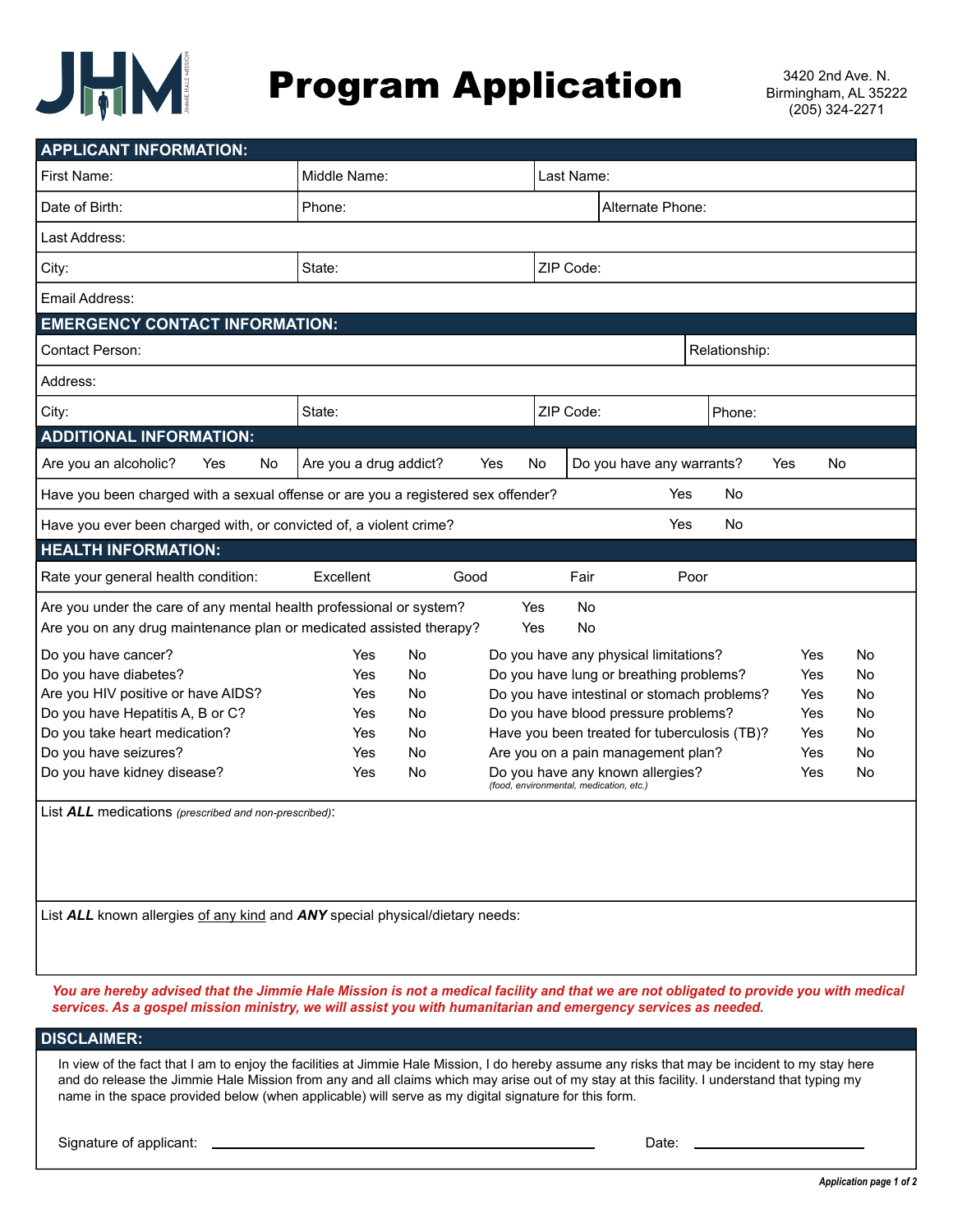

### **CLIENT POLICY AGREEMENT:**

**Client's Full Name:**

### **72-Hour Abstinence Agreement**

The Jimmie Hale Mission does not provide detoxification services, and as such, incoming residents must refrain from the use of alcohol or any other psychoactive substance that causes withdrawal for 72-hours prior to admission. New residents who exhibit withdrawal symptoms will be evaluated by our staff for possible referral to a hospital's detoxification services. If detoxification services are considered necessary, clients are responsible for the medical cost. If medical services are refused, **you may be denied admission to the recovery program.**

### **Sports & Activity Release**

The Jimmie Hale Mission is hereby released from any liability due to injury for any sports or leisure activity. You must take full responsibility for any accident or personal injury caused by your participation.

By signing below, I acknowledge all rules, policies and liabilities have been read and explained to me, and I am fully committed to comply with each of them. Furthermore, I affirm that I will not use alcohol or any psychoactive substance for 72-hours prior to my admission into the program, and I do hereby release the Jimmie Hale Mission for any medical liability during my residence. I also acknowledge that typing my name into the space below (when applicable) will serve as my digital signature for this form.

Client Signature Date Client Signature Date Client Signature Date Date Client Signature Date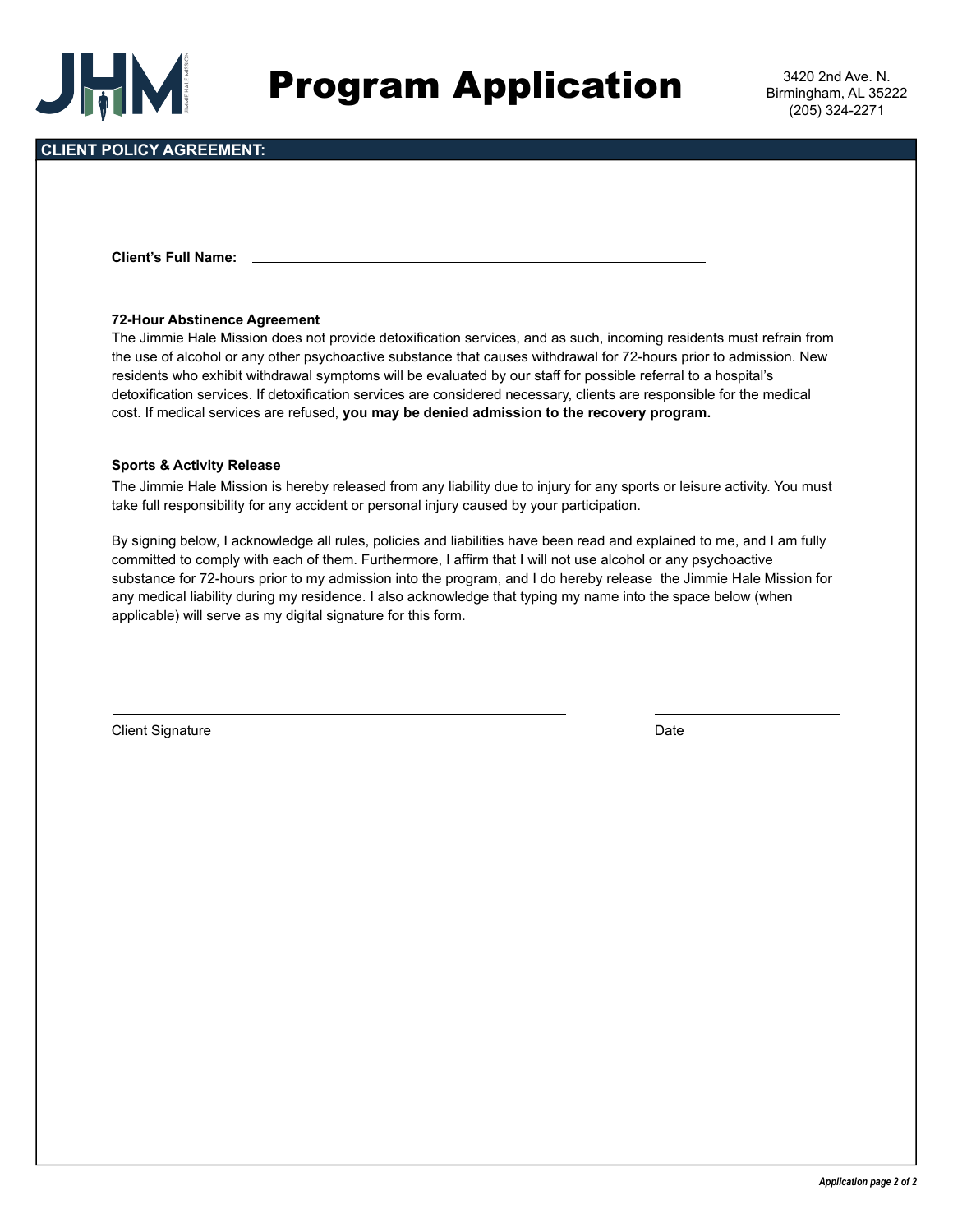

## **BACKGROUND REQUEST FORM**

### **CLIENT INFORMATION:**

| authorize the Jimmie Hale Mission to conduct an independent investigation of my not conduct an independent investigation of my<br>driving record (MVR), background, police and criminal history record information pertaining to me, which may be in any state or<br>local criminal justice agency in the United States, and all public records for the purpose of confirming the information provided to the<br>shelter.                                                                                        |      |       |          |           |
|------------------------------------------------------------------------------------------------------------------------------------------------------------------------------------------------------------------------------------------------------------------------------------------------------------------------------------------------------------------------------------------------------------------------------------------------------------------------------------------------------------------|------|-------|----------|-----------|
| I release the Jimmie Hale Mission and/or its agents and any person or entity that provides information pursuant to this<br>authorization from any and all liabilities, claims, or law suits in regards to the information obtained from any and all of the above<br>referenced sources used. I further understand that the Jimmie Hale Mission and its agents will adhere to applicable state and<br>federal statutes concerning the securing of information, handling, and release of the information obtained. |      |       |          |           |
| The following is my true and complete legal name. All information on this document is true and correct to the best of my knowledge:                                                                                                                                                                                                                                                                                                                                                                              |      |       |          |           |
| Full Name (Please Print)<br><u> 1989 - Johann Barbara, martxa alemaniar argumento de la contrada de la contrada de la contrada de la contrad</u>                                                                                                                                                                                                                                                                                                                                                                 |      |       |          |           |
| <b>7-year Address History:</b>                                                                                                                                                                                                                                                                                                                                                                                                                                                                                   |      |       |          |           |
| <b>Present Address</b>                                                                                                                                                                                                                                                                                                                                                                                                                                                                                           | City | State | ZIP Code | How Long? |
| Former Address                                                                                                                                                                                                                                                                                                                                                                                                                                                                                                   | City | State | ZIP Code | How Long? |
| Former Address                                                                                                                                                                                                                                                                                                                                                                                                                                                                                                   | City | State | ZIP Code | How Long? |
| Date of Birth: <u>____________________</u>                                                                                                                                                                                                                                                                                                                                                                                                                                                                       |      |       |          |           |
|                                                                                                                                                                                                                                                                                                                                                                                                                                                                                                                  |      |       |          |           |
|                                                                                                                                                                                                                                                                                                                                                                                                                                                                                                                  |      |       |          |           |
| I understand that typing my name in the space provided below (when applicable) will serve as my digital signature for this form.                                                                                                                                                                                                                                                                                                                                                                                 |      |       |          |           |
|                                                                                                                                                                                                                                                                                                                                                                                                                                                                                                                  |      |       |          |           |
| <b>Client Signature</b>                                                                                                                                                                                                                                                                                                                                                                                                                                                                                          |      |       | Date     |           |
|                                                                                                                                                                                                                                                                                                                                                                                                                                                                                                                  |      |       |          |           |
|                                                                                                                                                                                                                                                                                                                                                                                                                                                                                                                  |      |       |          |           |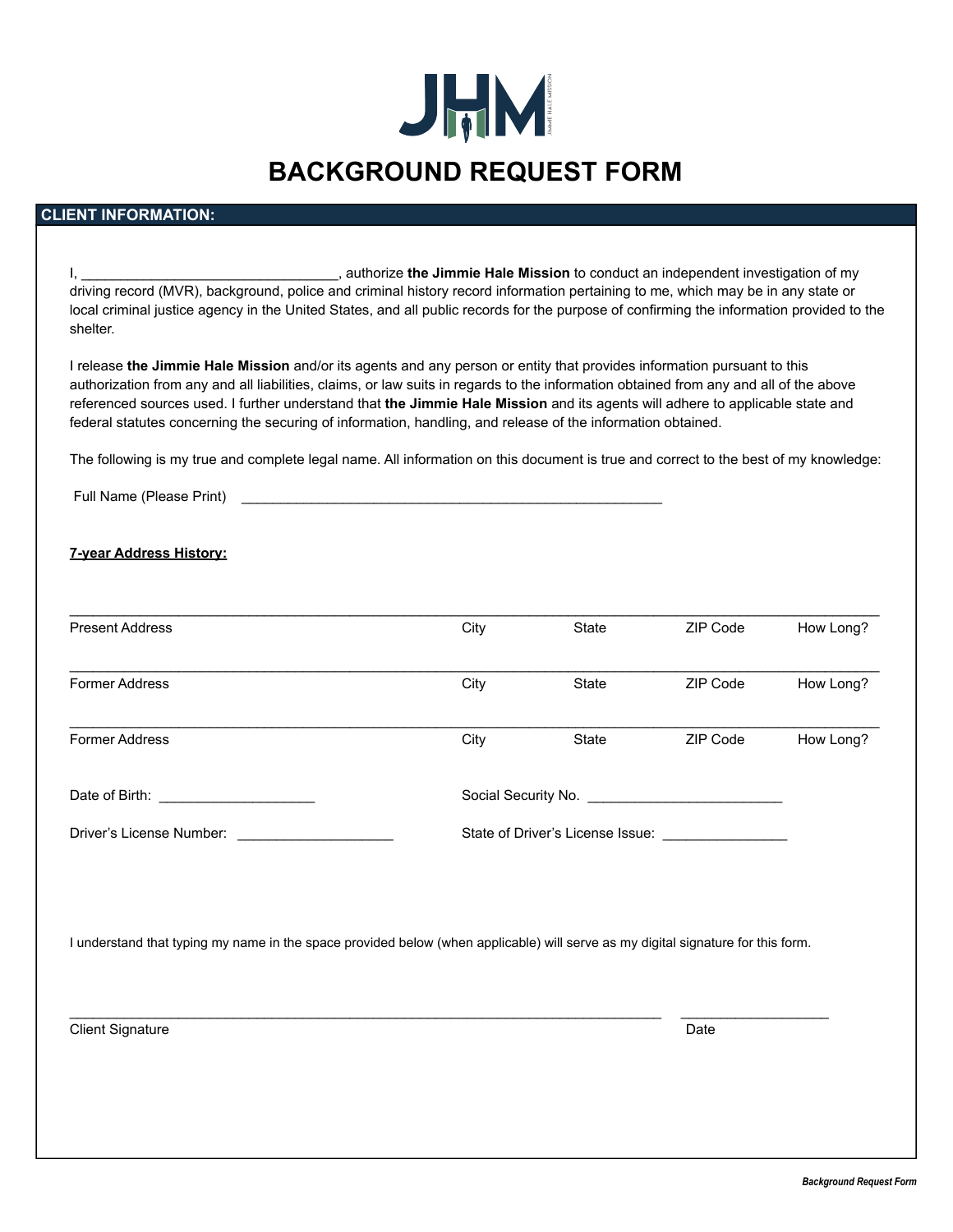# JHM **CLIENT CONSENT FOR DISCLOSURE OF RECORDS & INFORMATION**

### **CLIENT AGREEMENT:**

I understand that my records are protected under the Federal Confidentiality Regulations (42 CFR, Part 2) and cannot be disclosed without my written consent unless otherwise provided for in the regulations. I also understand that I may revoke this consent at any time except to the extent that action has been taken in reliance on it (i.e. probation, parole, etc.) and that in any event this consent expires automatically upon my program graduation, discharge or departure unless otherwise specified below.

I, \_\_\_\_\_\_\_\_\_\_\_\_\_\_\_\_\_\_\_\_\_\_\_\_\_\_\_\_\_\_\_\_\_\_\_, authorize the staff at the Jimmie Hale Mission to disclose and/or receive information to/from:

regarding the following information: my attendance and compliance at Royal Pines. The purpose of the disclosure authorized herein is to:

\_\_\_\_\_\_\_\_\_\_\_\_\_\_\_\_\_\_\_\_\_\_\_\_\_\_\_\_\_\_\_\_\_\_\_\_\_\_\_\_\_\_\_\_\_\_\_\_\_\_\_\_\_\_\_\_\_\_\_\_\_\_\_\_\_\_\_\_\_\_\_\_\_\_

| Phone Number: |  |
|---------------|--|
|               |  |

| Email Address: |  |
|----------------|--|
|                |  |
|                |  |

Start Date (mm/dd/yyyy): \_\_\_\_\_\_\_\_\_\_\_\_\_\_\_\_\_\_\_\_\_\_\_\_

End Date (mm/dd/yyyy): \_\_\_\_\_\_\_\_\_\_\_\_\_\_\_\_\_\_\_\_\_\_\_\_

I also agree that I will not take any action, or threat of action, in recourse of a direct, or indirect, nature against these parties for any communication they may engage in with this party in regards to me. I further acknowledge that my rights were fully explained to me and this consent is given of my own free will.

*I, the undersigned, do understand and accept the above:*

Client Signature Date Client Signature Date Client Signature Date Date Client Signature Date Date

Witness Signature **Date** Date of the Date of the Date of the Date of the Date of the Date of the Date of the Date of the Date of the Date of the Date of the Date of the Date of the Date of the Date of the Date of the Date

**3420 2nd Ave. N., Birmingham, AL 35222 • 256-324-2271 • www.jimmiehalemission.com**